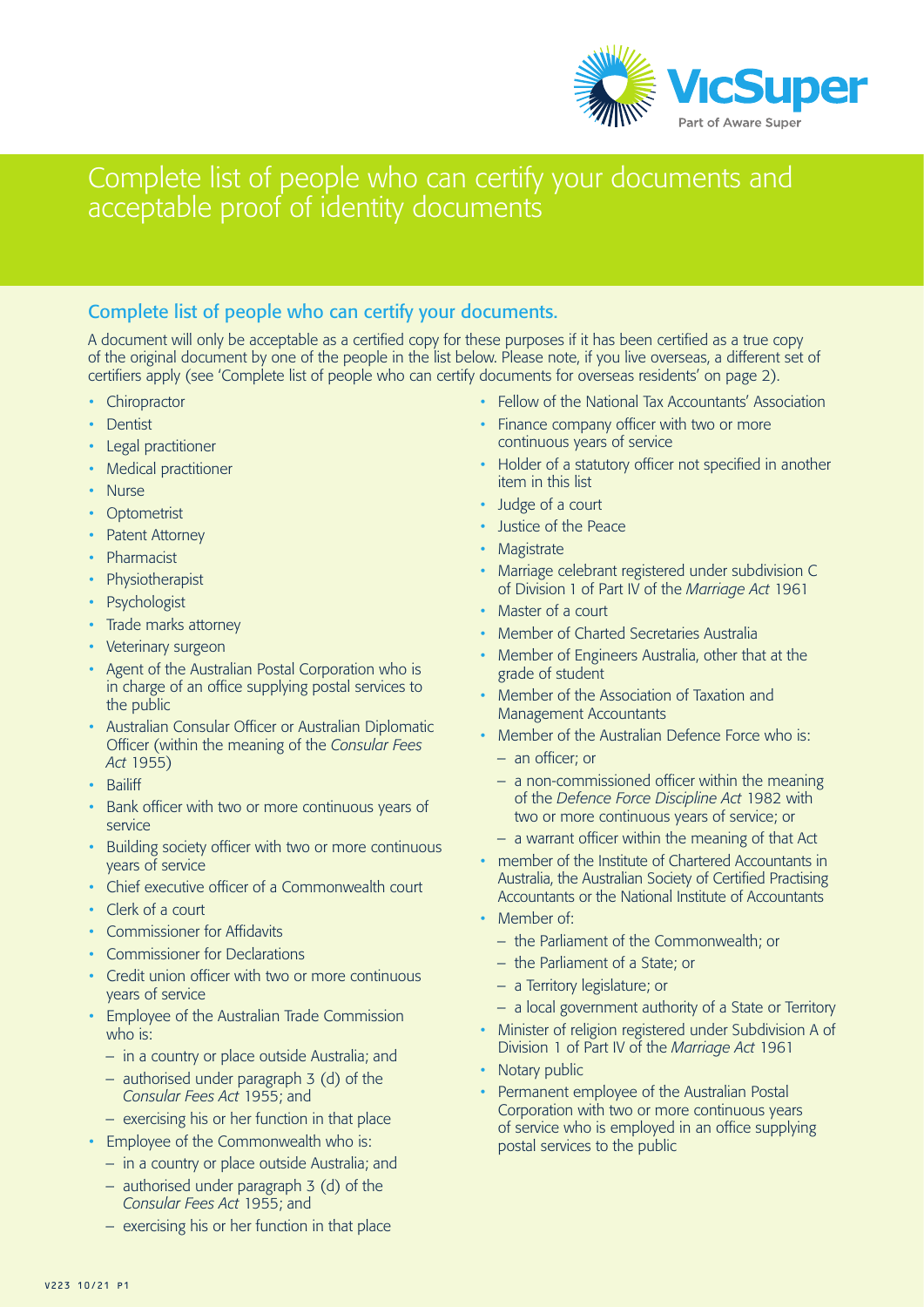- Permanent employee of:
	- the Commonwealth or a Commonwealth authority; or
	- a State or Territory or a State of Territory authority; or
	- a local government authority; with two or more continuous years of service who is not specified in another item in this list
	- Person before whom a statutory declaration may be made under the law of the State or Territory in which the declaration is made
- Police officer
- Registrar, or Deputy Registrar, of a court
- Senior Executive service employee of:
	- the Commonwealth or a Commonwealth authority; or
	- a State or Territory or a State of Territory authority
- Sheriff
- Sheriff's officer
- Teacher employed on a full-time basis at a school or **Lertiary education institution**
- Member of the Australasian Institute of Mining and Metallurgy.
- a person who is enrolled on the roll of the supreme Court of a State or Territory, or the High Court of **S** Australia, as a legal practitioner (however described)
- an officer with, or authorised representative of, a holder of an Australian financial services licence, having two or more continuous years of service with on or more licensees.



I certify that this document is a true copy of the original having been sighted by me on this day 1 January 2021.

Earge

Sergeant Michael Sample, Police Officer 0398574226AB 123 Simple Street SIMPLETOWN VIC 3012

#### Complete list of people who can certify documents for overseas residents

The following people can certify copies for overseas residents:

- an Australian consular officer or an Australian diplomatic officer (within the meaning of the *Consular Fees Act* 1955).
- Employee of the Australian Trade Commission who is:
	- in a country or place outside Australia; and
	- authorised under paragraph 3 (d) of the *Consular Fees Act* 1955; and exercising his or her function in that place
- Employee of the Commonwealth who is:
	- in a country or place outside Australia; and
	- authorised under paragraph 3 (d) of the *Consular Fees Act* 1955; and
	- exercising his or her function in that place.
- a public notary or other person authorised to administer an oath or affirmation or to authenticate documents in the country you are visiting or living in.

Where your documents are certified outside Australia, the certifier must quote their registration number or the relevant law that qualifies them to authenticate your documents.

If the document and/or the certification is not written in English, it must be accompanied by an English translation prepared by a translator accredited by the National Accreditation Authority for Translators and Interpreters Ltd (NAATI). If you are unable to provide these documents, please call us to discuss alternatives.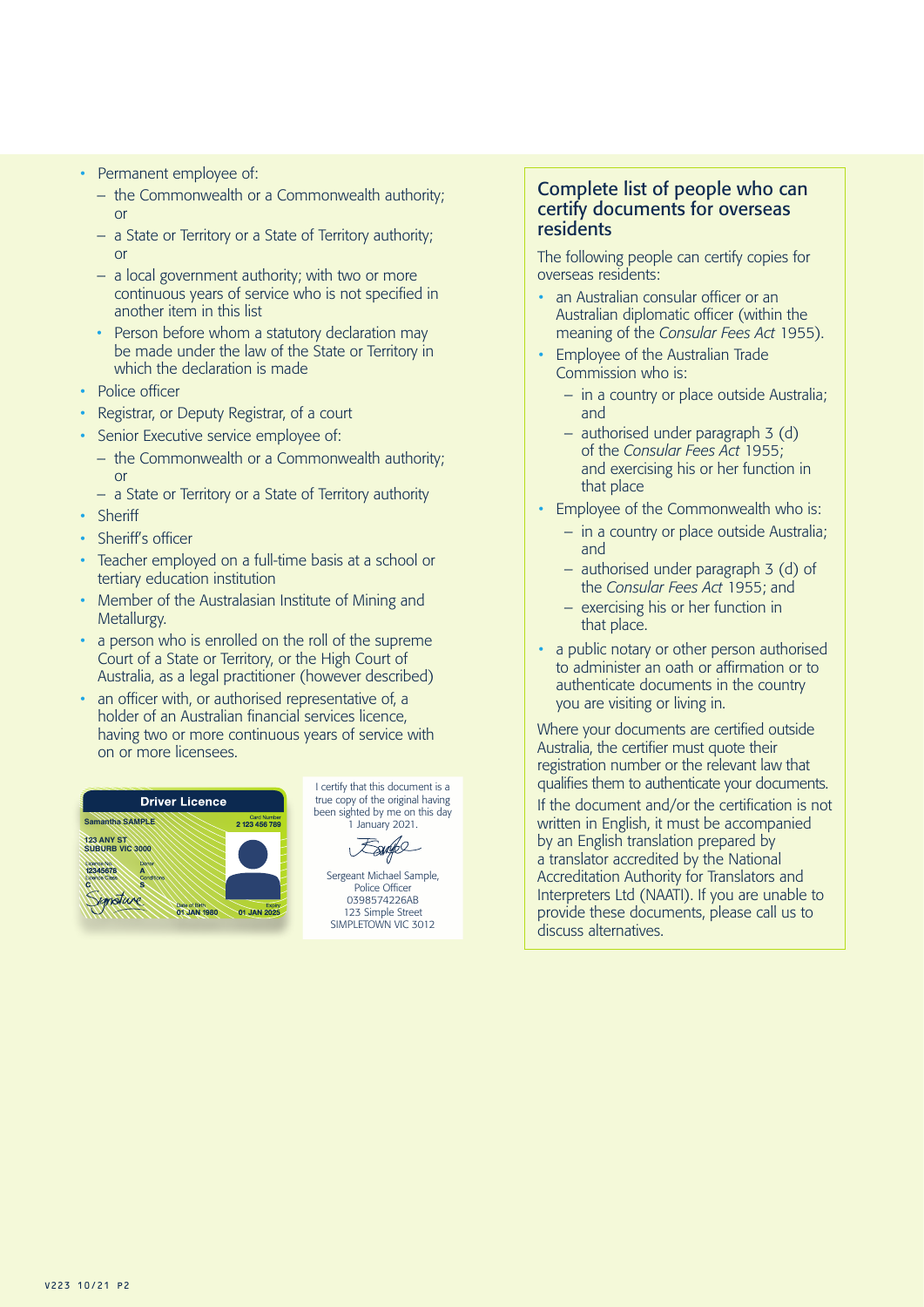## Complete list of proof of identity documents

#### You must provide:

- an original or certified copy of a primary photographic identification document or both
- an original or certified copy of a primary non-photographic identification document, and
- an original or certified copy of a secondary identification document.

Any documentation provided must not have expired, with the exception of a Commonwealth passport which has expired within the preceding 2 years.

Please note, if you live overseas a different set of verification documents apply (see 'Proof of ID for overseas residents' on page 4).

In addition to the proof of identity requirements described, VicSuper may from time to time be required to collect and verify additional identification or proof documents.

#### What is a primary photographic identification document?

- 1. A licence or permit issued under a law of a State or Territory or equivalent authority of a foreign country for the purpose of driving a vehicle that contains a photograph of the person in whose name the document is issued.
- 2. A passport issued by the Commonwealth.
- 3. A passport or a similar document issued for the purpose of international travel, that:
	- a) contains a photograph and the signature of the person in whose name the document is issued
	- b) is issued by a foreign government, the United Nations or an agency of the United Nations, and
	- c) if it is written in a language that is not understood by the person carrying out the verification - is accompanied by an English translation prepared by an accredited translator.
- 4. A card issued under a law of a State or Territory for the purpose of proving the person's age which contains a photograph of the person in whose name the document is issued.
- 5. A national identity card issued for the purpose of identification, that:
	- a) contains a photograph and the signature of the person in whose name the document is issued
	- b) is issued by a foreign government, the United Nations or an agency of the United Nations, and
	- c) if it is written in a language that is not understood by the person carrying out the verification  $-$  is accompanied by an English translation prepared by an accredited translator.

#### What is a primary non-photographic identification document?

- 1. A birth certificate or birth extract issued by a State or Territory.
- 2. A citizenship certificate issued by the Commonwealth.
- 3. A citizenship certificate issued by a foreign government that, if it is written in a language that is not understood by the person carrying out the verification, is accompanied by an English translation prepared by an accredited translator.
- 4. A birth certificate issued by a foreign government, the United Nations or an agency of the United Nations that, if it is written in a language that is not understood by the person carrying out the verification, is accompanied by an English translation prepared by an accredited translator.
- 5. A pension card issued by Centrelink that entitles the person in whose name the card is issued, to financial benefits.